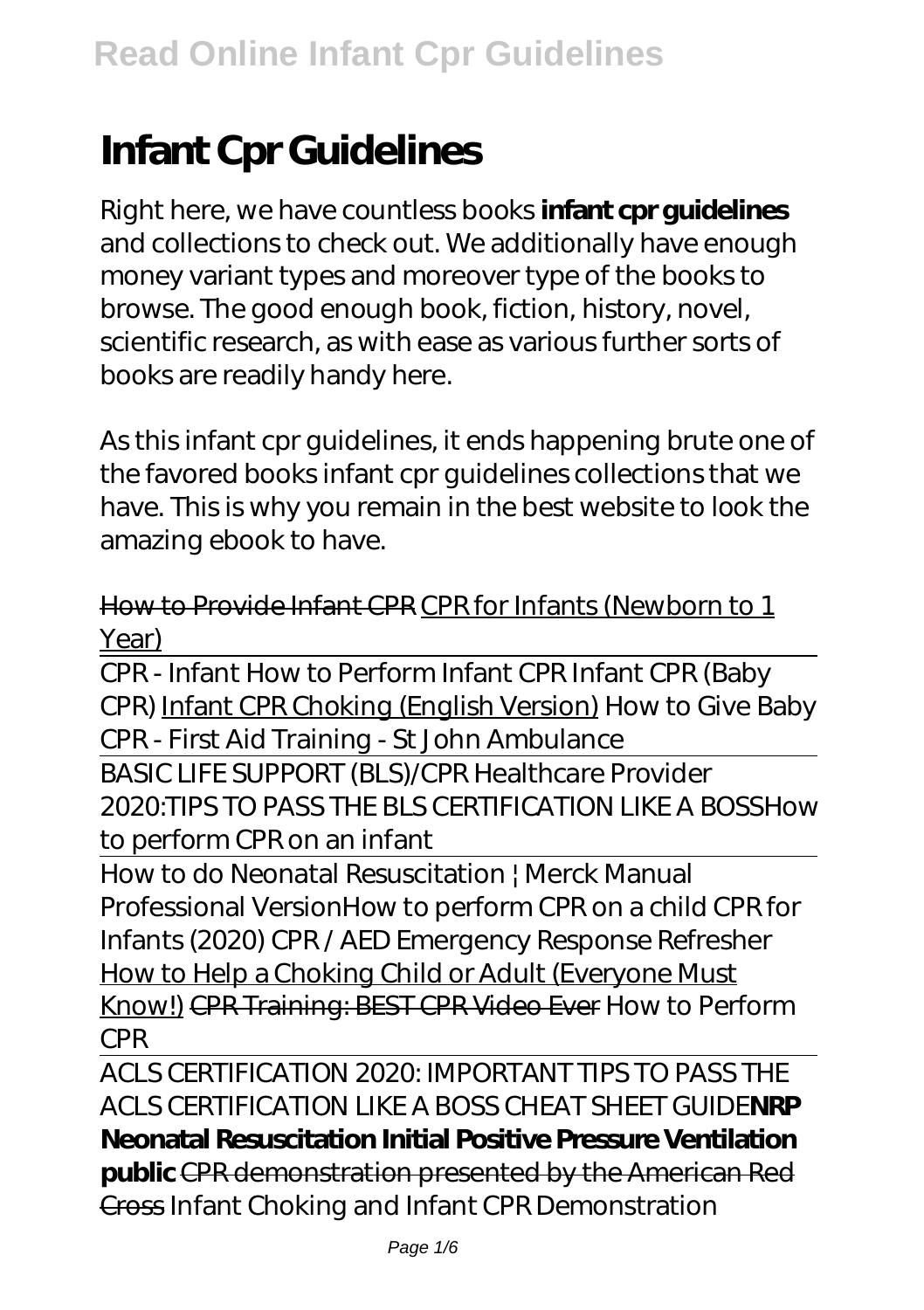*Neonatal Resuscitation* Infant \u0026 Toddler CPR - Surviving Infancy Video Guide CPR - Adult \u0026 Child 7a. Introduction to Infant CPR (CPR) (2020) Whats New in Cardiac Resuscitation AHA Guidelines for ACLS and BLS First Aid for choking in babies and children How to Provide Child CPR *Infant CPR / Baby CPR* Neonatal Resuscitation by Dr. Chandrakala **Pediatric CPR** Infant Cpr Guidelines

Open the child's airway by placing 1 hand on their forehead and gently tilting their head back and lifting the chin. Remove any visible obstructions from the mouth and nose. Pinch their nose. Seal your mouth over their mouth, and blow steadily and firmly into their mouth, checking that their chest rises. Give 5 initial rescue breaths.

#### First aid - CPR - NHS

For infants, use your mouth to make a complete seal over the infant's mouth and nose, then blow in for one second to make the chest clearly rise. Now, deliver two rescue breaths. Begin CPR. If the child or baby is unresponsive to the rescue breaths, begin CPR.

# How to Perform Child and Baby CPR | Red Cross

If your child is coughing or wheezy, call NHS 111 or your GP for advice. Child and baby CPR steps 1. Ensure the area is safe. Check for hazards, such as electrical equipment or traffic. 2. Check your child's responsiveness. Gently stimulate your child and ask loudly: "Are you all right?" 3a. If your child responds by answering or moving

#### How to resuscitate a child - NHS

1. Ensure the safety of rescuer and child. 2. Check the child' s responsiveness: Gently stimulate the child and ask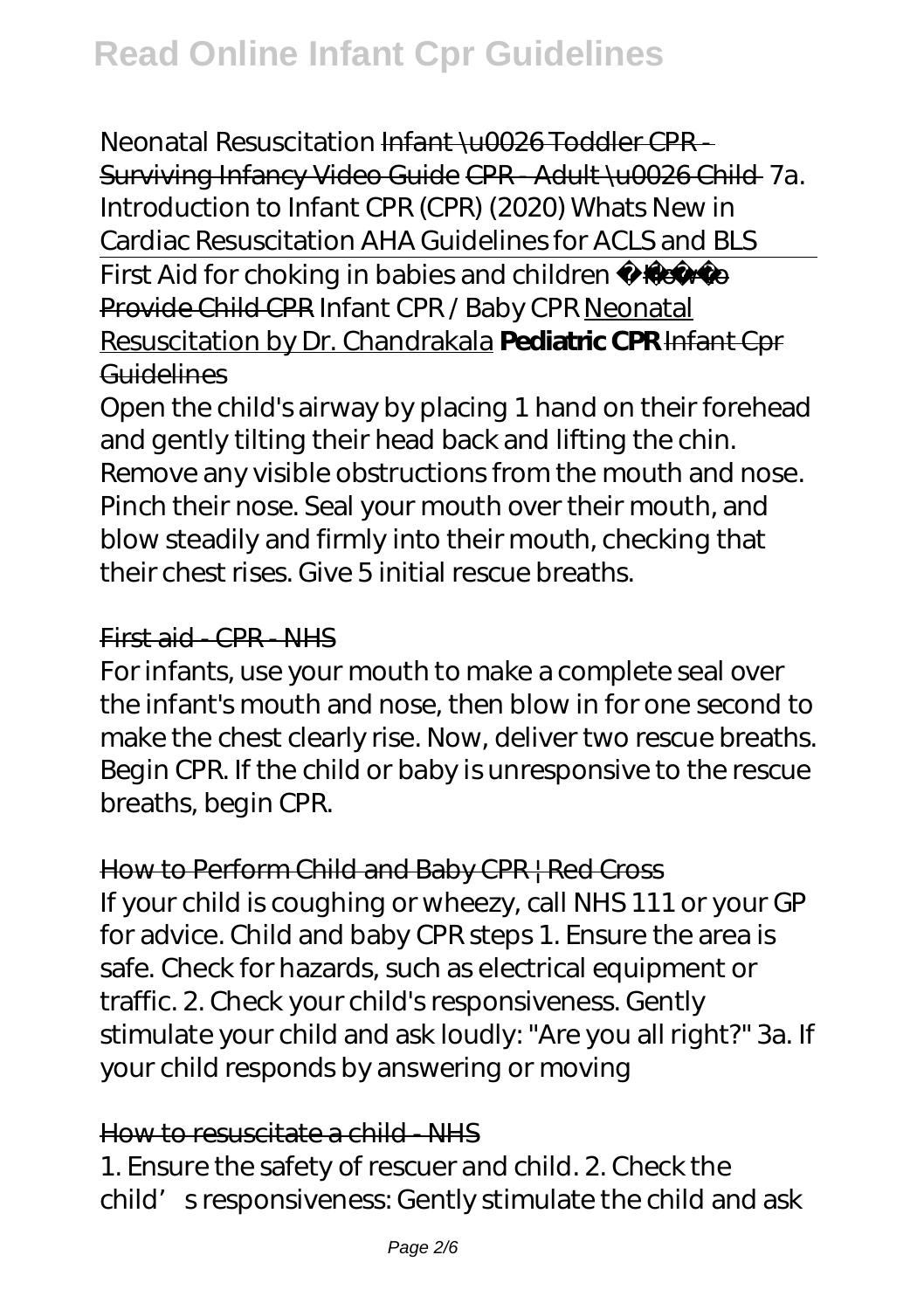loudly, ' Are you all right?' 3A. If the child responds by answering or moving: Leave the child in the position in which you find him (provided he is not in further danger).

Guidelines Paediatric basic life support | Resuscitation ... Use CPR when an adult is not breathing or when they are only gasping occasionally, and when they are not responding to questions or taps on the shoulder. In children and infants, use CPR when they...

How to perform CPR: Guidelines, procedure, and ratio The Ultimate CPR Cheat Sheet / Guide Everything You Need to Know For Adult Child Infant & Pet CPR 5 STEPS TO PERFORMING CPR 1. Assess Scene Safety Check the area for any safety hazards that may be harmful to you. 2. Check for Responsiveness Tap the victim' s shoulder and shout, "Are you OK" 3. […]

The Ultimate CPR Cheat Sheet/Guide For Adult Child Infant ...

If you' re alone with a child or baby who is unresponsive and not breathing (or only gasping), call 911 after you' ve done 2 minutes of cardiopulmonary resuscitation (CPR). If someone else is...

Cardiopulmonary Resuscitation (CPR) In Children Resuscitation Council UK Guidelines 2015 state "If you are untrained or unable to do rescue breaths, give chest compression-only CPR (i.e. continuous compressions at a rate of at least 100-120 min -1)". Because of the heightened awareness of the possibility that the victim may have COVID-19, Resuscitation Council UK offers this advice: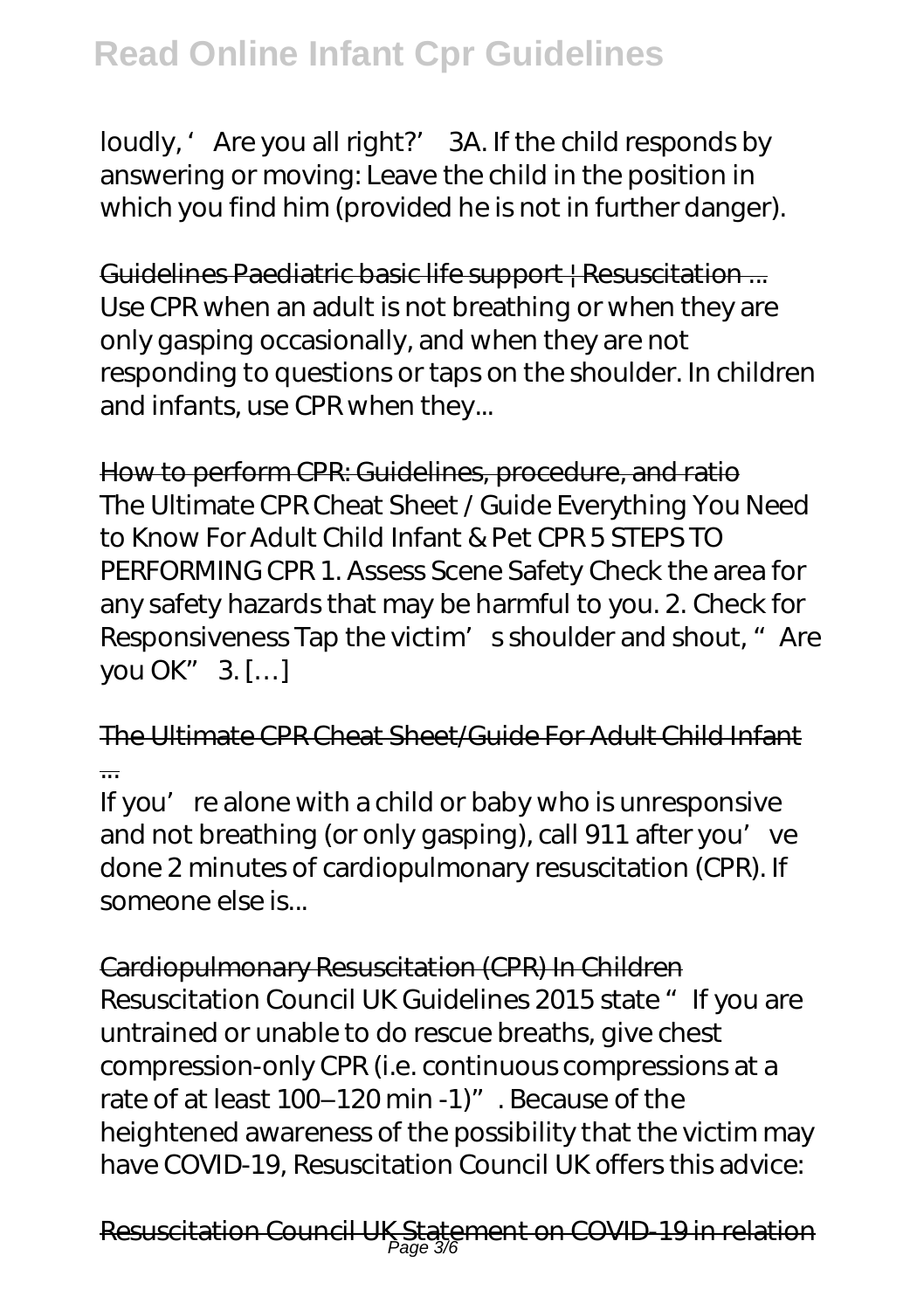#### ...

Four observational studies, published after the 2010 Guidelines, suggest that a compression depth range of 4.5–5.5 cm in adults leads to better outcomes than all other compression depths during manual CPR. 35-38 Resuscitation Council UK endorses the ILCOR recommendation that it is reasonable to aim for a chest compression depth of approximately 5 cm but not more than 6 cm in the average ...

Guidelines: Adult basic life support and automated ... The guidelines contain detailed information about basic and advanced life support for adults, paediatrics and newborns, as well as information on the use of Automated External Defibrillators and other topics. The most recent set of RCUK guidelines were released in 2015.

2015 Resuscitation Guidelines | Resuscitation Council UK Cardiopulmonary resuscitation (CPR) teaching for parents before an infant' shospital discharge is the usual practice in many neonatal intensive care units. A thorough literature review was conducted to ascertain whether teaching infant resuscitation to parents of neonates about to be discharged decreases mortality and morbidity rates.

# Teaching parents infant resuscitation

If using an AED for a child of less than 8 years, deliver a paediatric-attenuated adult shock energy. If using an AED for a child over 8 years, use the adult shock energy. Resume CPR: Without reassessing the rhythm or feeling for a pulse, resume CPR immediately, starting with chest compression. Consider and correct reversible causes (4Hs and 4Ts).

Guidelines: Paediatric advanced life support ... Page 4/6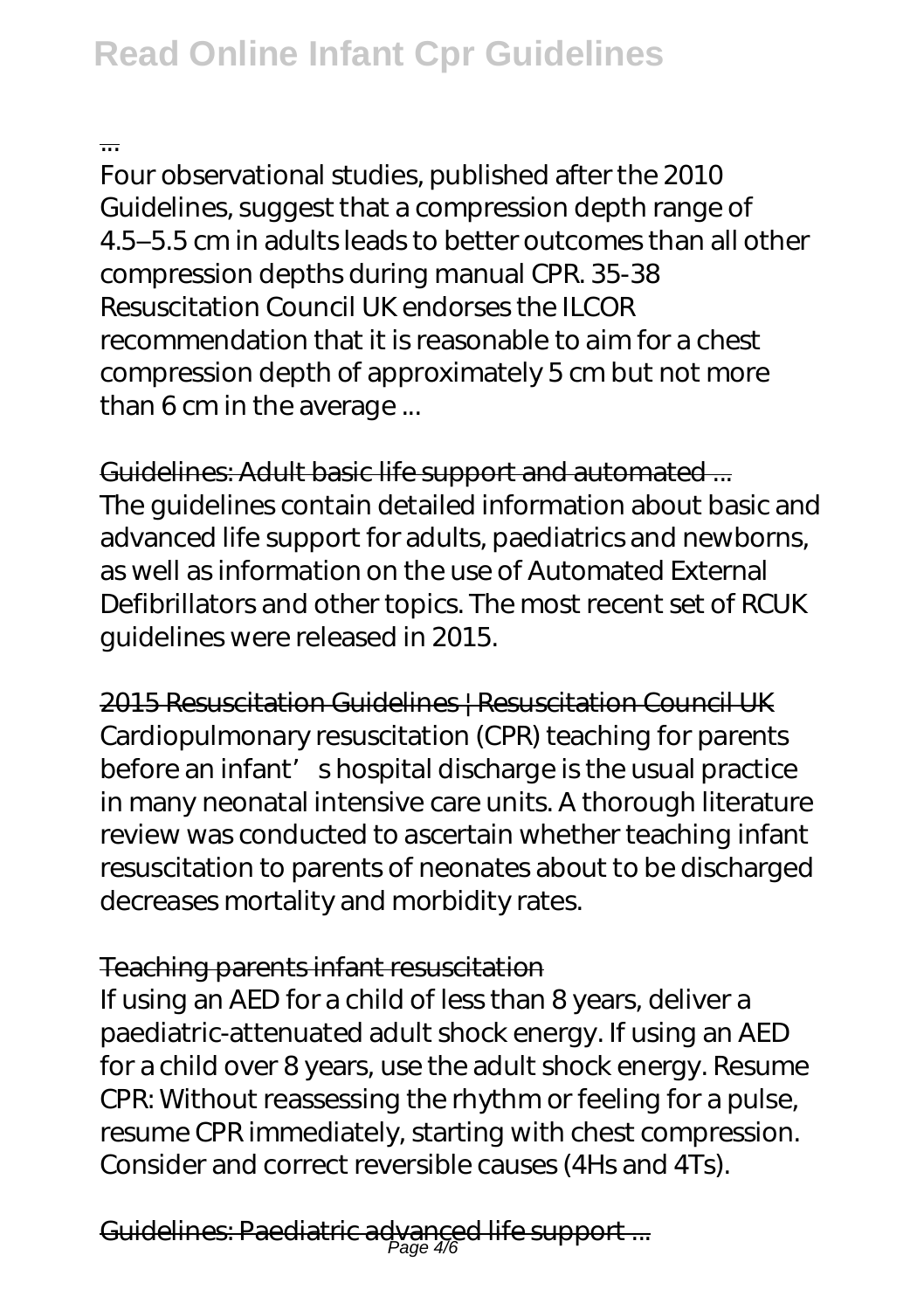CPR & First Aid - Child CPR By the American Heart Association's® guidelines Child CPR is administered to victim under the age of 8. Children have a much better chance of survival if CPR is performed immediately.

#### CPR & First Aid - Child CPR

2019 FAQ - Guidelines Update for CPR & ECC. Read more. 2019 Infographic – ACLS Guidelines Update. Read more. 2019 Infographic – PALS Guidelines Update. Read more. 2019 Infographic – Systems of Care Guidelines Update. Read more. 2018 Highlights – Educational Statement ...

#### CPR Guidelines | Heart and Stroke Foundation

Standards and guidelines for CPR from the American Heart Association are followed (see table Child and Infant CPR Techniques for Health Care Practitioners). For protocol after an infant or child has collapsed with possible cardiac arrest, see figure Pediatric comprehensive emergency cardiac care.

# Cardiopulmonary Resuscitation (CPR) in Infants and ... Updated with 2015 Guidelines . Welcome! Were excited that

you [ve decided to take hild and Infant PR, and that youve chosen us to direct your learning experience. You never know when you may be called upon to perform CPR on a child or infant. All parents, grandparents, babysitters, older siblings, daycare workers, teachers and anyone else who ...

# Child and Infant CPR - National CPR Association

CPR for infants (up to 12 months of age) To perform CPR on infants (up to 12 months of age): Place the infant on their back. Do not tilt their head back or lift their chin (this is not necessary as their heads are still large in comparison to their bodies).